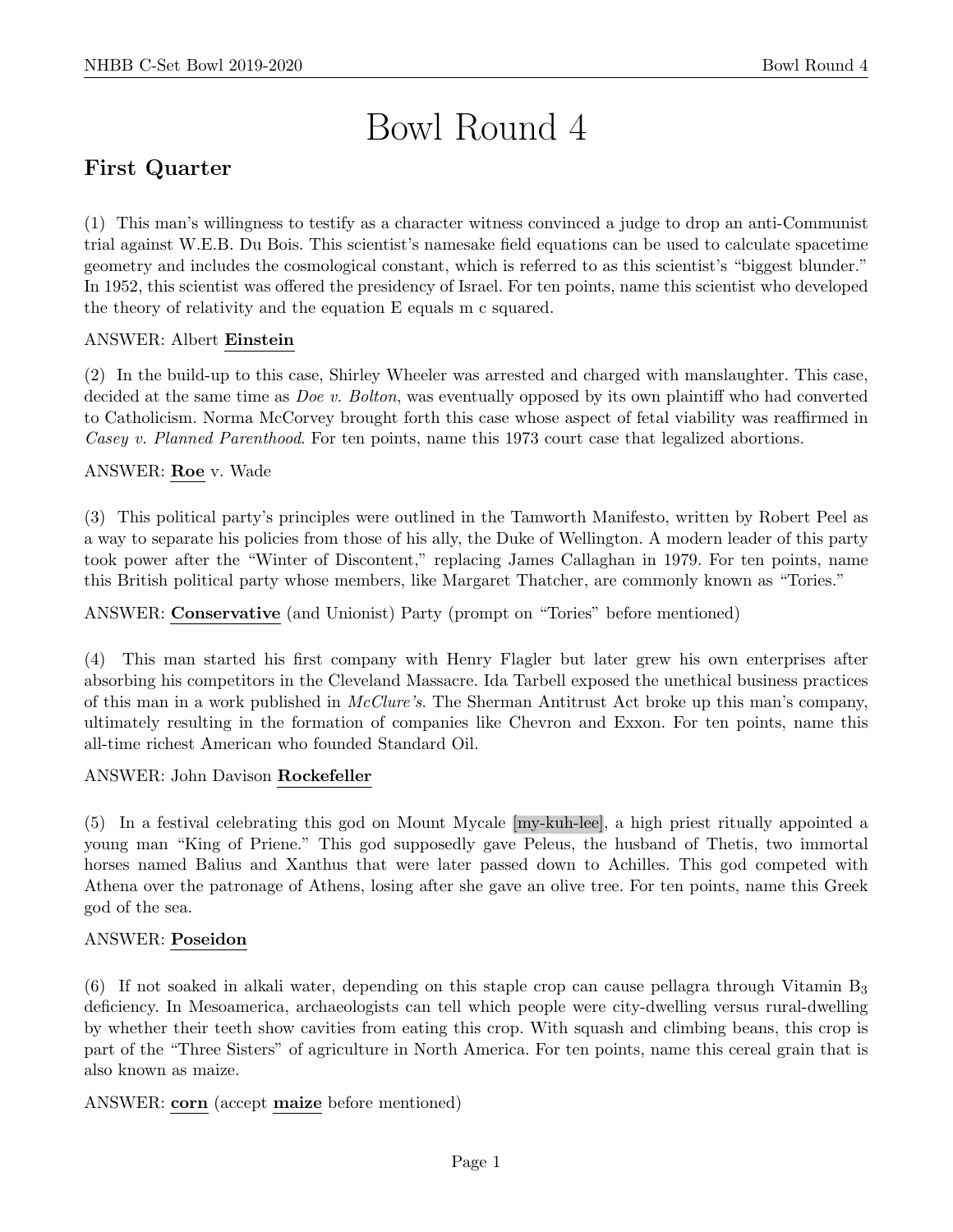(7) In the ground portion of this campaign, the London Irish Rifles captured four soldiers in the Battle of the Graveney Marsh. The failure of this campaign led one side to cancel Operation Sea Lion, a planned amphibious invasion. In response to this campaign, Winston Churchill praised the pilots of the Royal Air Force. The Blitz attacks on London followed, for ten points, what air campaign against Great Britain carried out by Nazi Germany?

ANSWER: Battle of Britain (accept The Air Battle for England; accept Luftschlacht um England; do not accept or prompt on "The Blitz")

(8) A 2016 mass shooting of police in this city ended when a robot delivered a bomb to this city's El Centro College. Officer JD Tippit was shot and killed in this city shortly after another shooting that took place in this city's Dealey Plaza. For ten points, name this city where a Texas School Book Depository was the staging point for Lee Harvey Oswald's assassination of John F. Kennedy.

# ANSWER: Dallas

(9) In this novel, Cassy and Emmeline escape to Canada, where Cassy is reunited with her grandson, Harry, and her daughter, Eliza. Ophelia and Topsy are united by the death of Little Eva in this novel, before Augustine St Clare's death leaves his wife free to sell the title man to Simon Legree. For ten points, name this novel by Harriet Beecher Stowe that, legend says, Abraham Lincoln credited with beginning the Civil War.

ANSWER: Uncle Tom's Cabin; or, Life Among the Lowly

(10) While contesting power over Silk Road cities in the Fergana Valley, this empire defeated the Tang Dynasty at the River Talas. A ruler of this empire gifted Charlemagne both an elephant and a water clock that perplexed his court. This empire, which was later centered in Mamluk Egypt, had its capital sacked in the 13th century by Hulagu Khan. For ten points, name this empire that built Baghdad and succeeded the Umayyads.

# ANSWER: Abbasid Caliphate

# Second Quarter

(1) This man was mocked by the press for being attacked by a "killer rabbit" while fishing in a swamp. In an interview for *Playboy*, this man admitted that he had "committed adultery" in his heart "many times." This man stated that America was facing a "crisis of confidence" in his Malaise speech, which focused on the on-going energy crisis. The Iran Hostage Crisis hurt the approval rating of, for ten points, what President who lost the Election of 1980 to Ronald Reagan?

ANSWER: James "Jimmy" Carter

BONUS: Jimmy Carter was "attacked" by a rabbit while fishing in this state, where he had served as governor from 1971 to 1975.

#### ANSWER: Georgia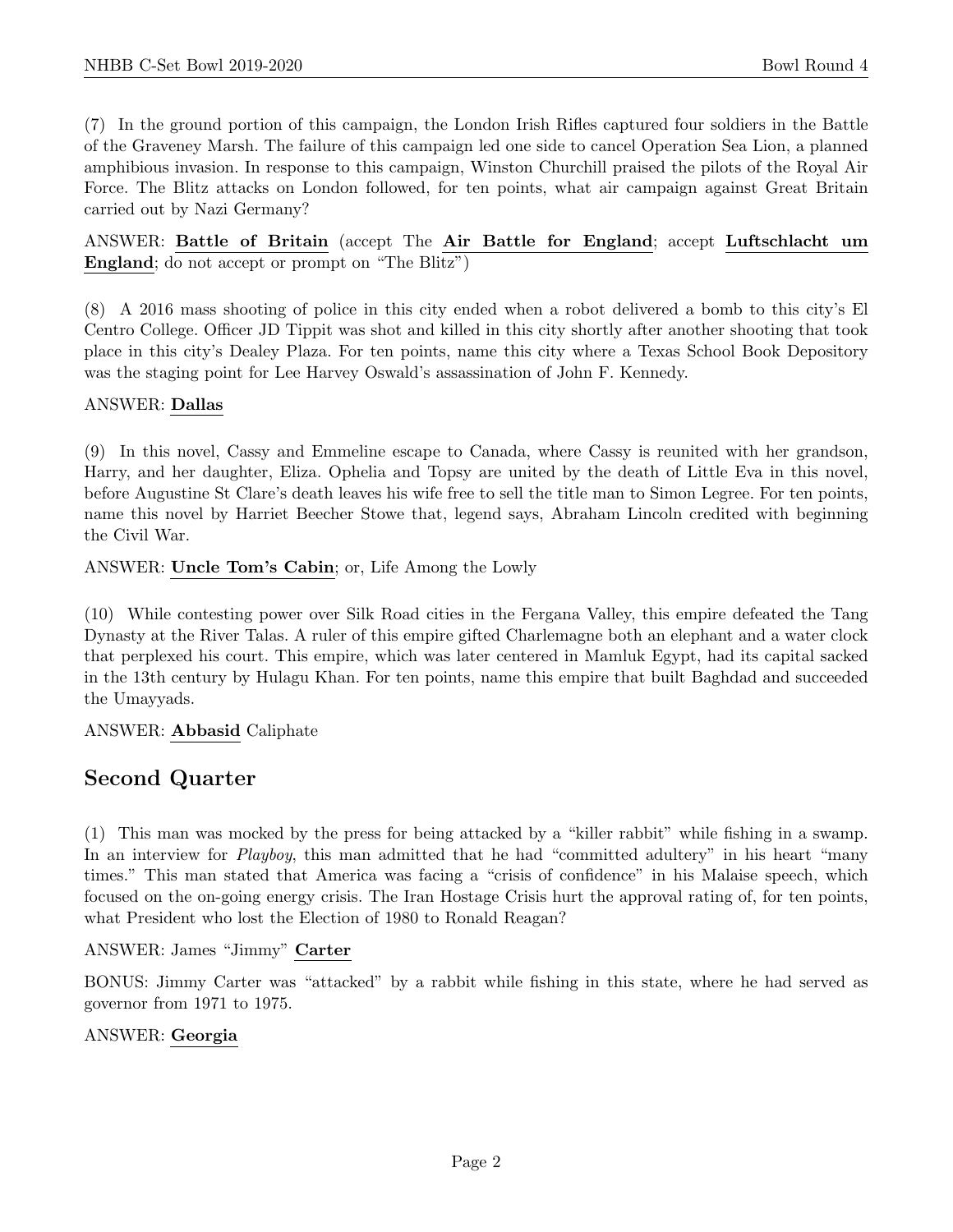(2) The losers of this battle suffered from Quintus Dellius defecting and giving their battle plans to the enemy. The smaller and quicker Liburnian ships fought against a smaller force of quinqueremes near the Ambracian Gulf in this battle. The victory of Marcus Agrippa at this battle allowed a leader to take the title "Princeps" and usher in the Roman Empire. For ten points, name this 31 BC naval battle in which Augustus defeated Marc Antony and his Egyptian allies.

## ANSWER: Battle of Actium

BONUS: Marc Antony was supported by this ruler of Egypt who, after the battle, legendarily killed herself with an asp bite.

## ANSWER: Cleopatra VII Philopator

(3) One of this composer's works was re-arranged for use as the anthem of the UEFA [you-ay-fah] Champions League; that work, Zadok the Priest, has been used for the coronation of every English king since George II. This man helped commemorate the signing of the Treaty of Aix-la-Chapelle in his Music for the Royal Fireworks. For ten points, name this composer whose oratorio Messiah includes the Hallelujah chorus.

## ANSWER: George Frederick Handel

BONUS: Handel's Music for the Royal Fireworks was written to celebrate the Treaty of Aix-la-Chapelle and the end of this war in 1748.

#### ANSWER: War of the Austrian Succession

(4) In this election year, Shepard Fairey made a poster of the winning candidate in solid red, beige, and blue. One candidate in this election year called his opponent "a decent family man" after an audience member labeled that opponent "an Arab." The winning candidate in this year used the slogan "Yes We Can," and ran with Delaware senator Joe Biden. For ten points, name this election year in which John McCain lost to Barack Obama.

ANSWER: US presidential election of 2008

BONUS: This former governor of Massachusetts finished with the third most delegates after the Republican primaries in 2008. He later became the Republican presidential candidate in 2012.

ANSWER: Willard "Mitt" Romney

(5) In the aftermath of this battle, the body of the winning commander was stored in a barrel of brandy for transport. The flagship of Admiral Collingwood, the Royal Sovereign took heavy damage in this battle. A commander in this battle signaled "England expects every man to do his duty" after he drove his ships towards a French fleet. Horatio Nelson was killed in, for ten points, what 1805 battle off the coast of Spain that Britain won?

ANSWER: Battle of Trafalgar

BONUS: Horatio Nelson died aboard this vessel, his flagship.

ANSWER: HMS Victory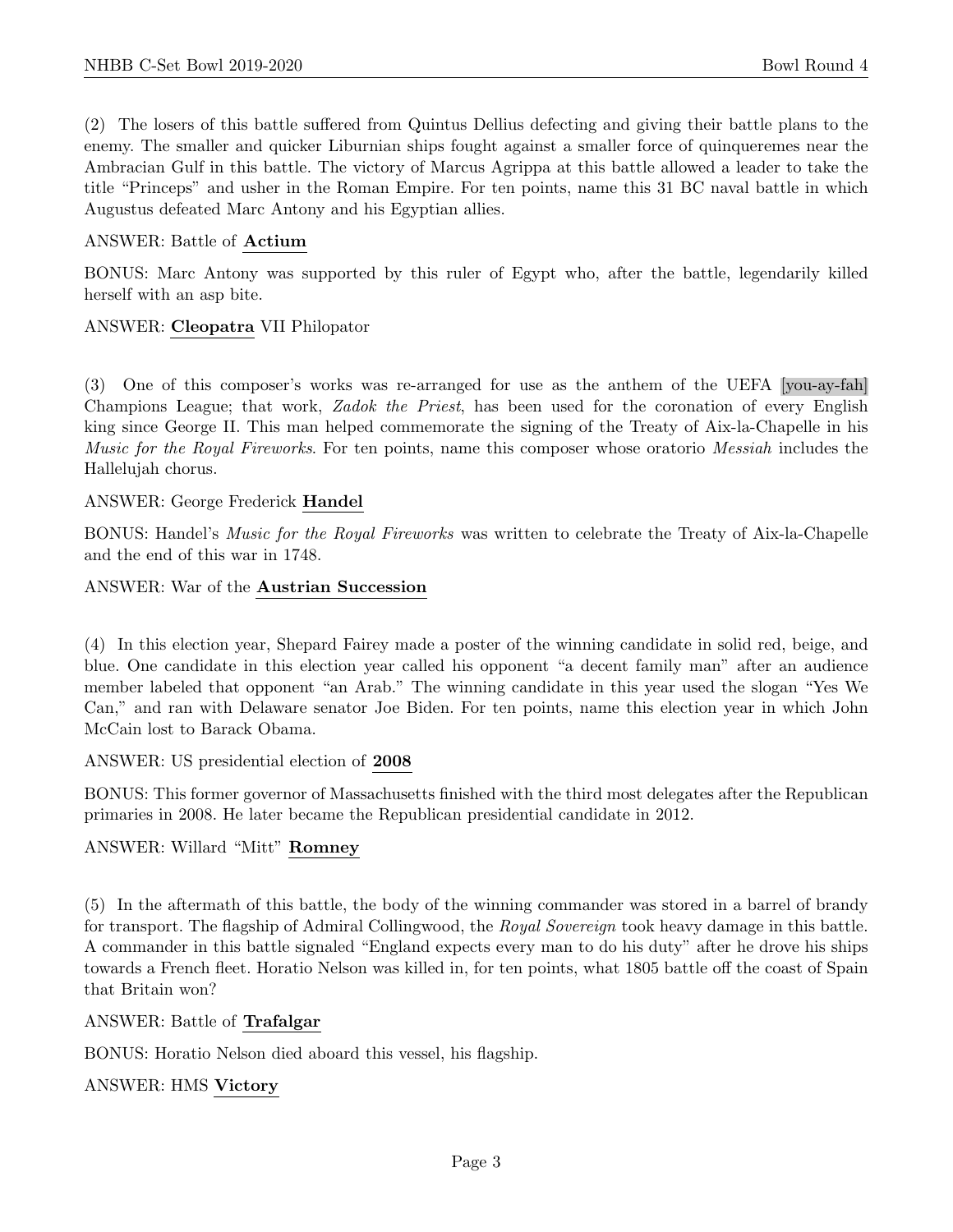(6) A massacre of these people was uncovered in the Sidr´on Cave system in Spain, indicating that cannibals ate the 15 dead. These people were fully wiped out during a very cold period of European history 40,000 years ago. This species, named for a valley in Germany, share 1 to 2 percent of its DNA with *Homo sapiens*. Prominent brows are a notable feature of, for ten points, what cave-dwelling hominid species?

#### ANSWER: Neanderthals (or Homo neanderthalis)

BONUS: Neanderthals are named for the Neander Valley, which is formed by a tributary of this major west German river. Nazi Germany violated the Treaty of Versailles in March 1936 by re-militarizing the land around this river.

## ANSWER: Rhine (accept Rhine River or Rhineland)

(7) A blockade ordered by this man was circumvented when Israeli operatives smuggled ships out of Cherbourg Harbor. Lester Pearson said "Canadians do not need to be liberated" after this man exclaimed "Long live free Quebec." This politician signed the Evian Accords, granting independence to Algeria. The May 1968 student protests forced this man to temporarily flee Paris. For ten points, name this French President who led Free French forces during World War II.

## ANSWER: Charles de Gaulle

BONUS: In his book, The Army of the Future, Charles de Gaulle heavily criticized this line of fortifications, which were circumvented by German troops at the start of World War II.

#### ANSWER: Maginot Line

(8) This thinker developed a phonetic alphabet that abandoned so-called "redundant letters" such as "c, j, q, w, x, and y." Letters from Thomas Hutchinson about cracking down on Bostonians were deliberately leaked by this man. This politician was appointed the first United States Postmaster General by the Continental Congress. For ten points, name this Pennsylvanian founding father who flew a kite during a lightning storm.

#### ANSWER: Benjamin Franklin

BONUS: Benjamin Franklin published this almanac under a pseudonym he stole from Rider's British Merlin.

#### ANSWER: Poor Richard's Almanac

# Third Quarter

The categories are  $\dots$ 

- 1. Richard Nixon
- 2. Anti-Semitism
- 3. World War II in Asia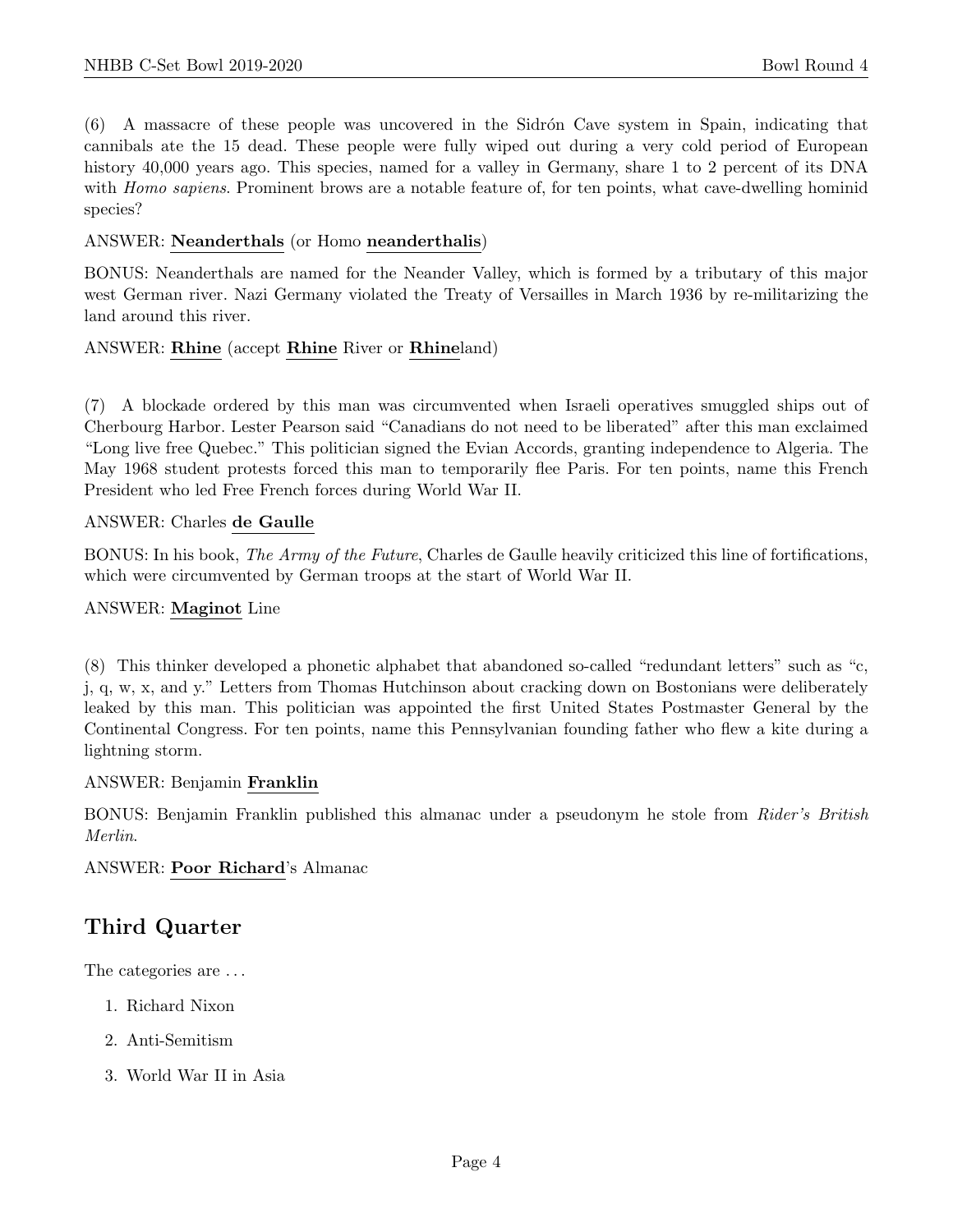## RICHARD NIXON

## Name the...

- (1) Asian country where he met Zhou Enlai in Beijing.
- ANSWER: People's Republic of China (accept Zhongguo)
- (2) Scandal that led him to resign, named for a Washington office building.

# ANSWER: Watergate scandal

- (3) Pacifistic religion of which he was a member.
- ANSWER: Quakers (accept Religious Society of Friends; prompt on Christianity)
- (4) Democrat from Massachusetts who defeated him in the Election of 1960.

ANSWER: John Fitzgerald Kennedy (prompt on Kennedy)

- (5) Former Vice President who controversially pardoned him.
- ANSWER: Gerald Ford (accept Leslie Lynch King)
- (6) Soviet leader with whom he argued in the Kitchen Debate.

# ANSWER: Nikita Khrushchev

(7) State where he competed against Helen Gahagan Douglas for a Senate seat in 1950.

## ANSWER: California

(8) 1952 speech, named for the family dog, that he gave defending himself against accusations of misusing funds.

#### ANSWER: Checkers speech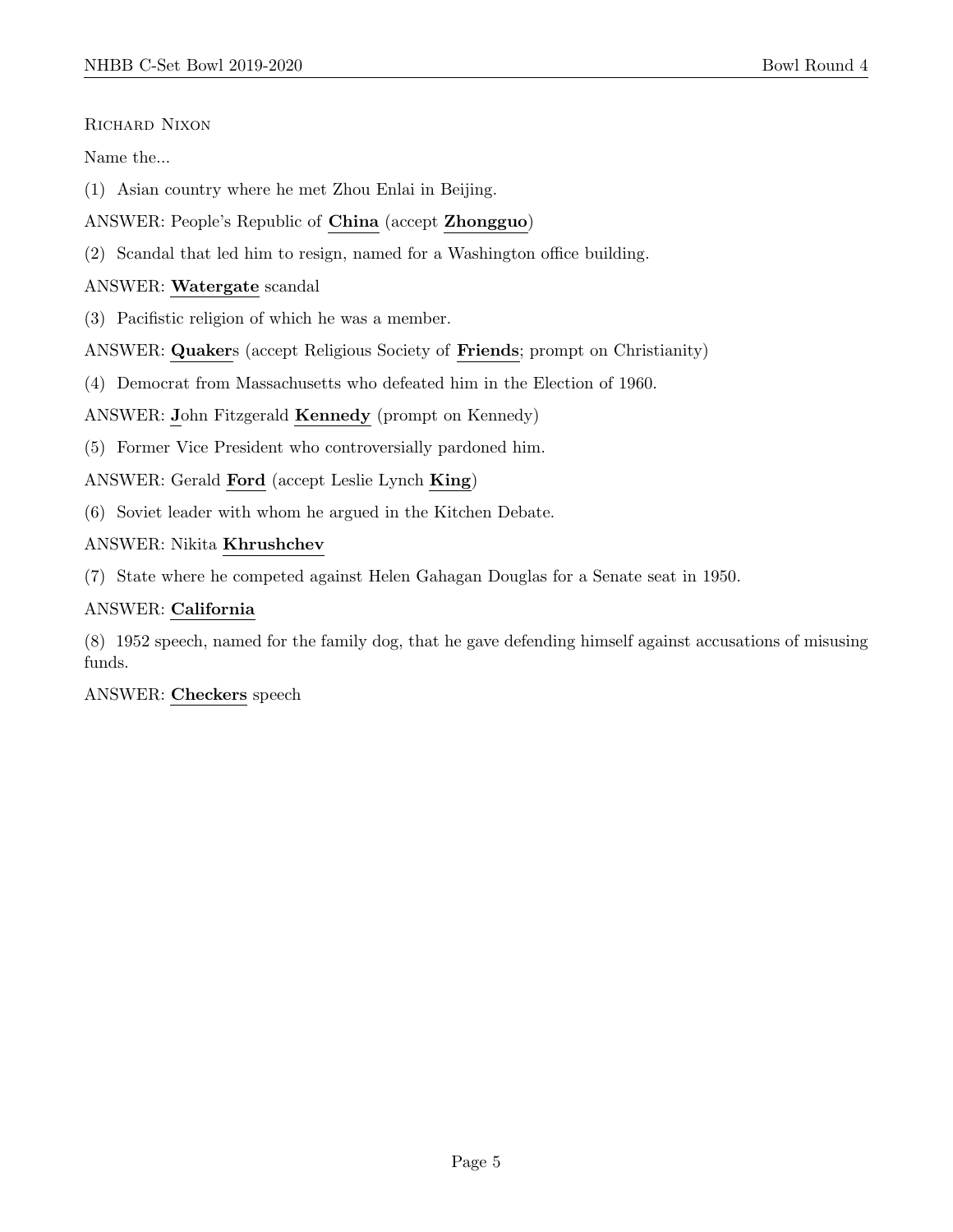# ANTI-SEMITISM

# Name the...

(1) Water source Jews were often accused of poisoning.

# ANSWER: wells

(2) Banking family started by Mayer Amschel whose massive wealth led to anti-Semitic conspiracies.

# ANSWER: Rothschild

(3) Sectioned-off parts of cities where Jews were forced to live, as in Nazi-controlled Warsaw.

# ANSWER: ghetto

(4) November 1938 event in which Jewish businesses were destroyed in one night in Nazi Germany.

# ANSWER: Kristallnacht (accept Night of Broken Glass)

(5) Term for a campaign in which Jews or other minorities are massacred, particularly as in the Pale of Settlement.

# ANSWER: pogrom

(6) Country that established the Pale of Settlement.

# ANSWER: Russia

(7) French-Jewish army officer who was the center of a political affair in France after being wrongly arrested.

# ANSWER: Alfred Dreyfus

(8) Myth that Jews were responsible for Germany's defeat in World War I.

# ANSWER: stab-in-the-back myth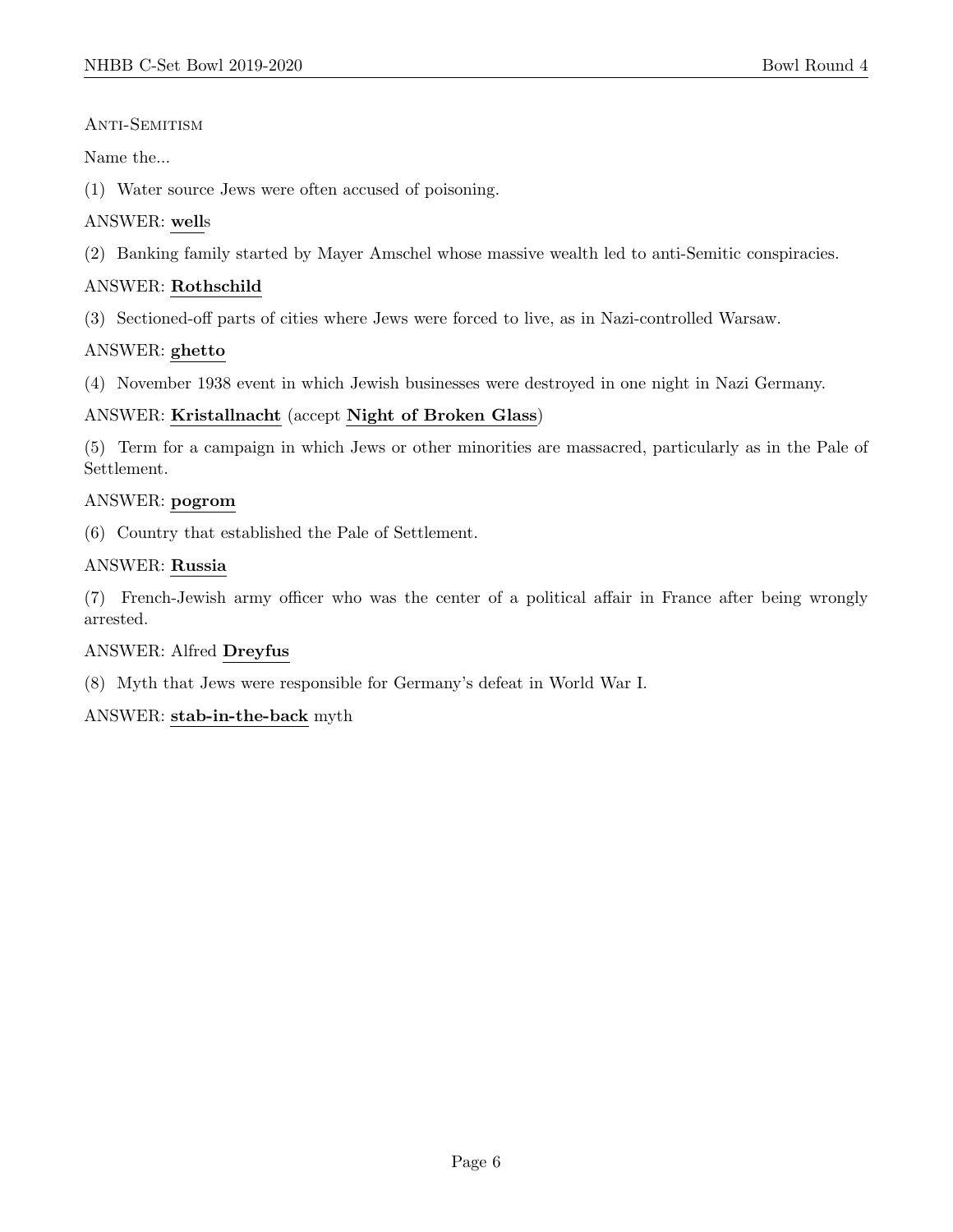World War II in Asia

Name the...

(1) Country that started the fighting by invading China in 1937.

# ANSWER: Japan

(2) Peninsula that was subject to strict rule from a puppet government in Seoul.

# ANSWER: Korean Peninsula

(3) Region of China that was turned into a puppet kingdom under Pu Yi.

# ANSWER: Manchuria (accept Manchukuo)

(4) City-state founded by Stamford Raffles that was besieged.

# ANSWER: Singapore

(5) Island where American troops raised a flag on Mount Suribachi.

# ANSWER: Iwo Jima

(6) 1942 naval battle that resulted in the destruction of the USS Lexington.

# ANSWER: Battle of the Coral Sea

(7) 1944 battle off the coast of the Philippines, possibly the largest naval battle in history.

## ANSWER: Battle of Leyte Gulf

(8) Northern Australian city that was bombed by Japanese forces in February 1942.

# ANSWER: Darwin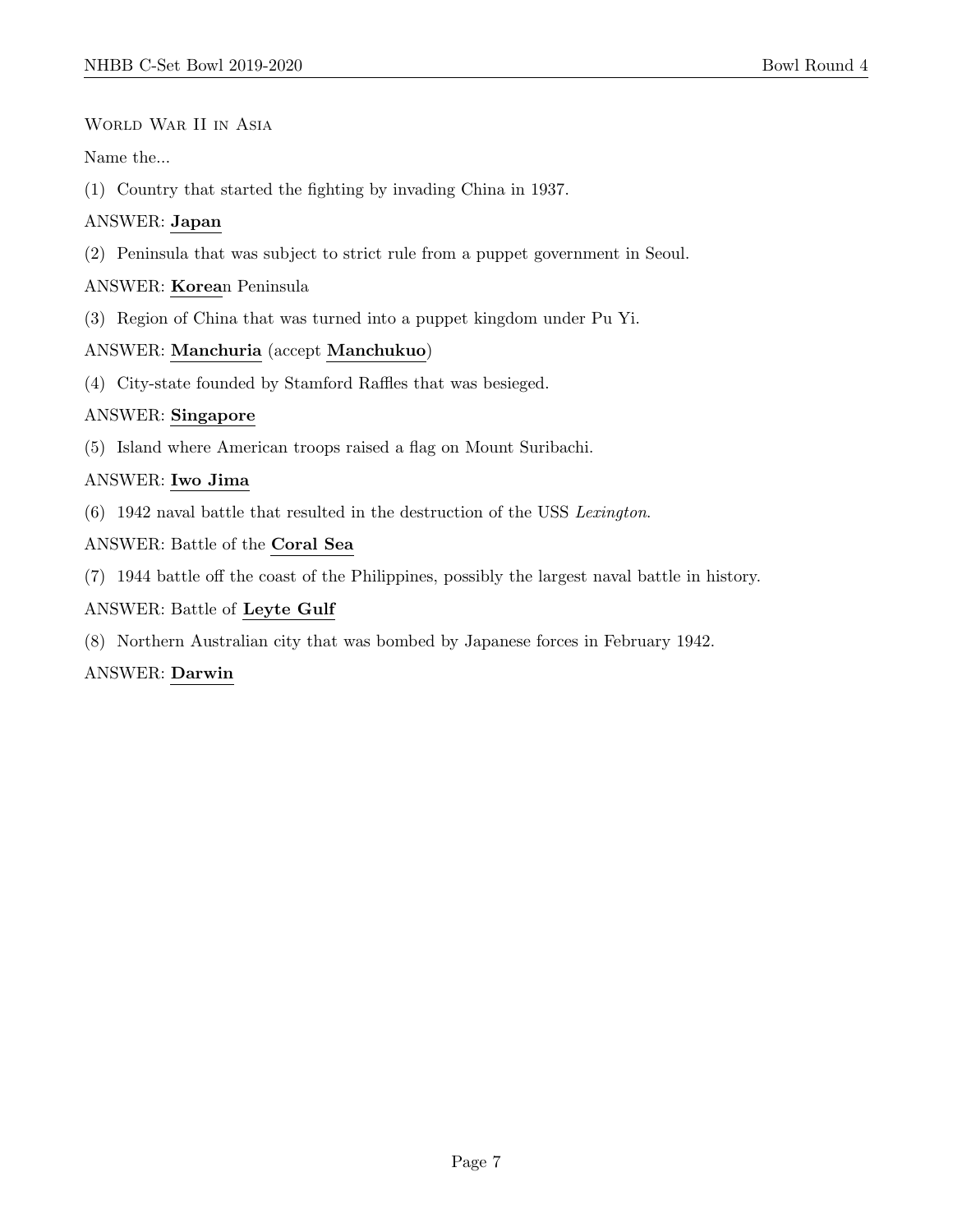# Fourth Quarter

(1) Ice nearly prevented Henry Knox from completing this action with 18 artillery pieces. Shortly before this action took place, Thomas Paine's The American Crisis was read to a group of men whose enlistment ended on (+) Christmas. An 1851 Emanuel Leutze [LOYT-zuh] painting shows James Monroe standing and Nathaniel Greene leaning over the edge of a (\*) boat while performing this action. The Battle of Trenton followed, for ten points, what military movement undertaken at night by Washington's Revolutionary Army in December 1776?

ANSWER: (George Washington and/or the Continental Army) crossing the Delaware River

(2) This leader fabricated the "Doctors" Plot" in order to arrest political enemies. The Holodomor was likely organized by this leader to reduce the population of the  $(+)$  Ukraine. The New Economic Policy was rejected by this leader, who instead implemented five-year plans. This man ordered the (\*) NKVD to carry out the "Great Purge," which left the Red Army unprepared to deal with an eventual German invasion. For ten points, name this "man of steel" who led the Soviet Union through World War II.

ANSWER: Joseph Stalin

(3) A member of this order, Alessandro Valignano, delivered Yasuke to Japan where he later became a samurai under Oda Nobunaga. This order was allowed to use the port of (+) Dejima in Nagasaki to carry out trade. This order, which was created near the start of the (\*) Counter-Reformation, sent Matteo Ricci to Macau to start converting the Chinese. Ignatius of Loyola founded, for ten points, what Christian order also known as the Society of Jesus?

ANSWER: Jesuits (accept Society of Jesus before it is read)

(4) During this event, John Richards warned his congregation against a reliance on spectral evidence. A man executed by pressing during this event demanded  $(+)$  "more weight" rather than plead guilty. Giles Corey was killed during this event, which started when (\*) Sarah Good, Sarah Osborne, and Tituba were arrested for causing two girls to go into epileptic fits. For ten points, name this 1692 event in which over a dozen women were executed for allegedly practicing magic in a Massachusetts town.

# ANSWER: Salem Witch Trials

(5) According to William Julius Wilson, this concept's importance is declining due to the complex nature of job markets. In The Bell Curve, Charles Murray linked differences in intelligence to this concept. "One  $(+)$  drop" rules have been used to classify this concept, and (\*) poll taxes and literacy tests were used in the Jim Crow South to discriminate based on this concept. For ten points, name this sociological concept that may be divided on census forms into types like black, white, and Asian.

ANSWER: race (accept ethnicity)